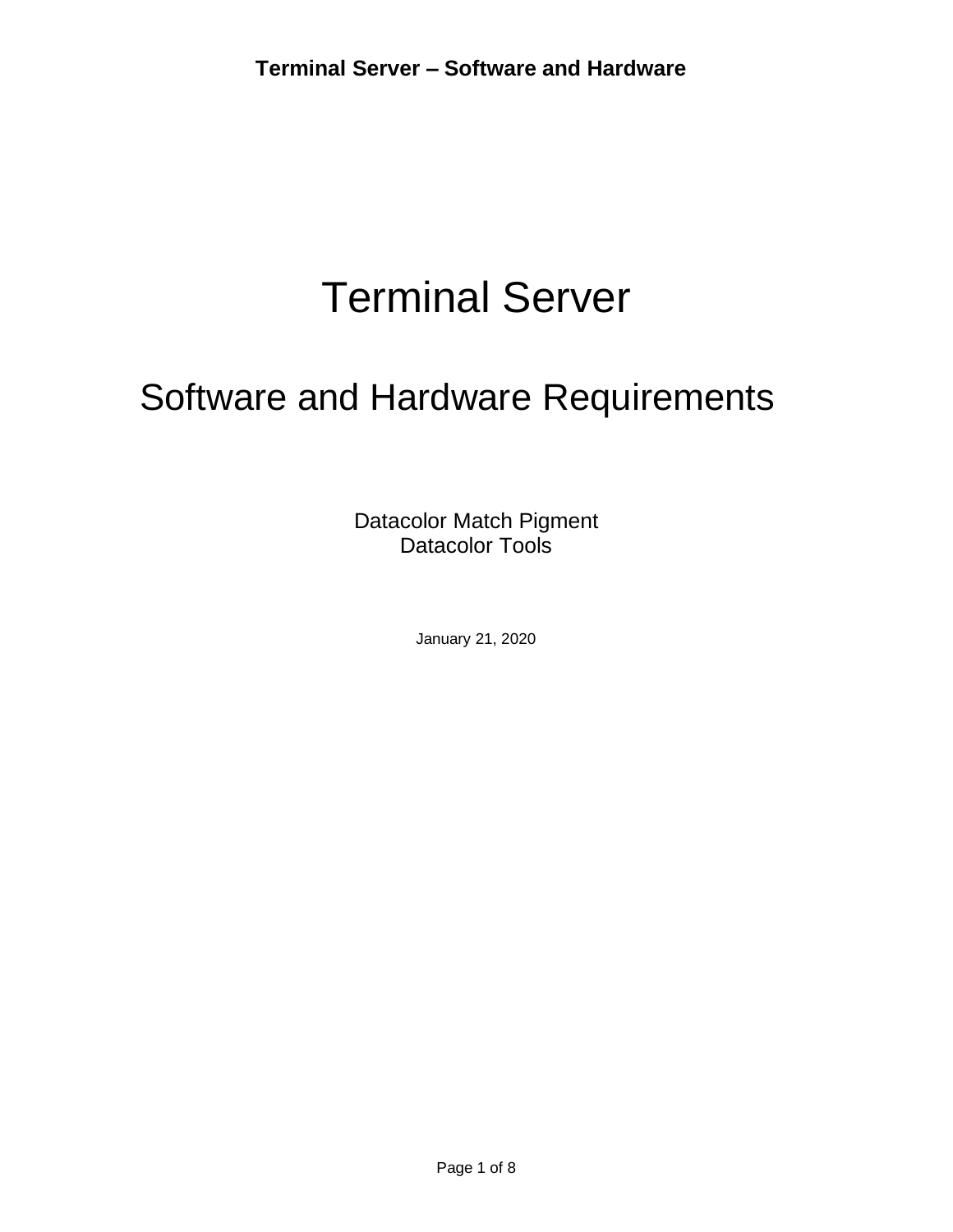### **Terminal Server – Software and Hardware**

# **Introduction**

This document will provide preliminary information about the both the software andhardware requirements for running Datacolor Match Pigment and Datacolor Tools in a Terminal Server environment.

*The information in this document should be use as a guide and any final design considerations should be addressed with your IT Department and Datacolor Applications.*

### *Windows Server Terminal Services*

The Terminal Services server role in Windows Server® 2016 provides technologies that enable users to access Windows-based programs that are installed on a terminal server, or to access the full Windows desktop. With Terminal Services, users can access a terminal server from within a corporate network or from the Internet.

Terminal Services lets you efficiently deploy and maintain software in an enterprise environment. You can easily deploy programs from a central location. Because you install the programs onthe terminal server and not on the client computer, programs are easier to upgrade and to maintain.

When a user accesses a program on a terminal server, the program execution occurs on the server. Only keyboard, mouse, and display information is transmitted over the network. Each user sees only their individual session. The session is managed transparently by the server operating system and is independent of any other client session.

A standard Windows server allows multiple users to simultaneously connect to resources (files, printers, and services) but only one user can be interactively logged onto the server console at a time. With Terminal Services in Windows Server® 2016, multiple users can connect and run interactive sessions on the server, independent of what any other user is doing.

With Terminal Services, users can connect to "virtual" desktops on the server. Datacolor Match Pigment and Datacolor Tools are executed on the server instead of on the client device and the virtual desktop is transmitted across the network to the client device. Each user can execute and run their own instances of the software on the server, independent of what any other user is doing.

## *Datacolor Software*

In order to properly run in a multi-user environment such as Terminal Server, application programs must be able to handle global, user, and machine based data and setup information properly. This is handled in Datacolor Spectrum products by implementation of a directory structure that will manage system data and setup information based on whether it is global for all users, pertinent to a single user, or valid only for a local machine.

New shared software components have been written to create folders in specific locations and the Datacolor Spectrum programs have been modified to save and retrieve specific data from these locations.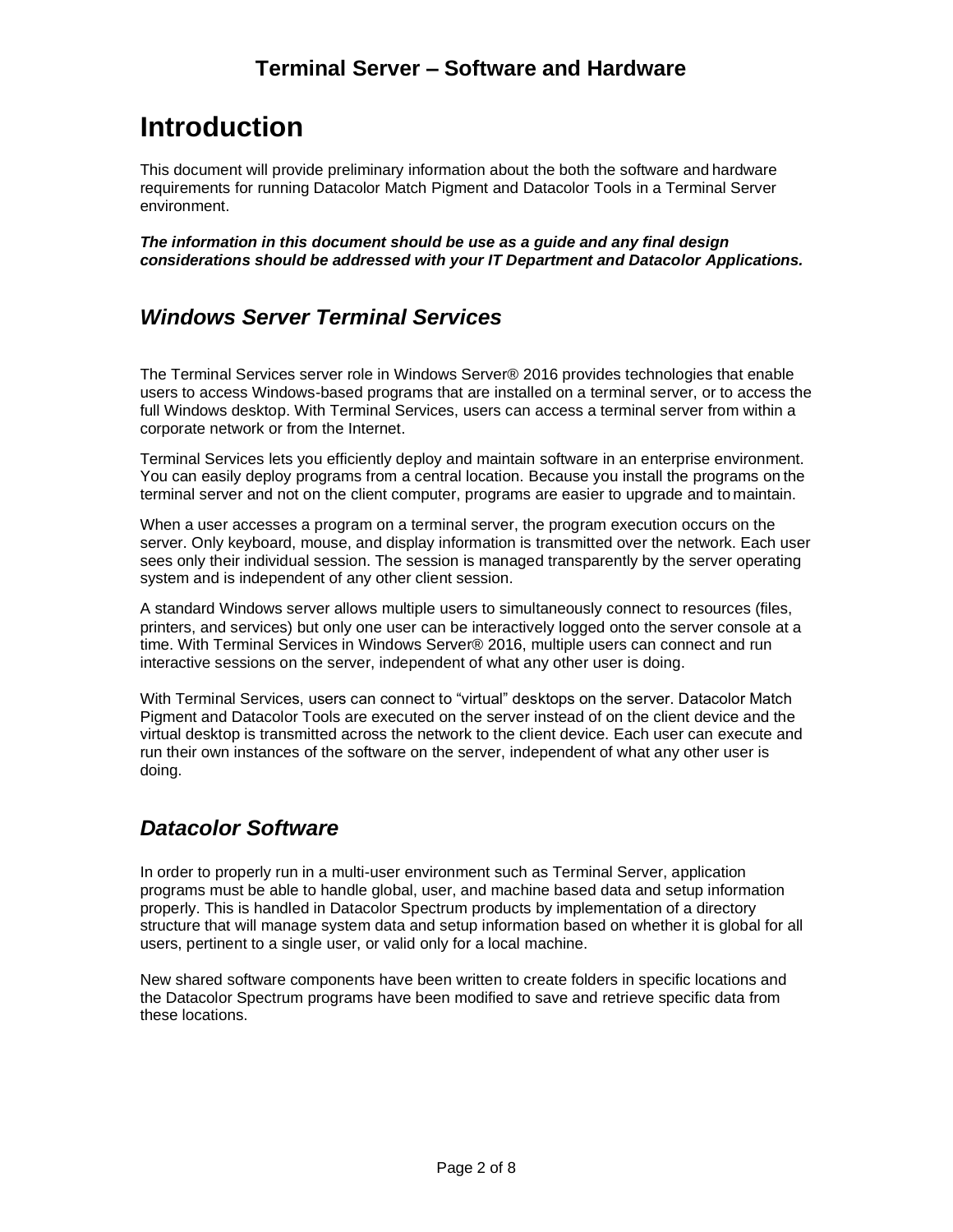# **Server Software Requirements**

### *Compatible Operating Systems*

#### **Windows Server 2016**

*Standard, Enterprise, Datacenter Editions*

Datacolor software is designed to work in a terminal services environment. We have not installed or tested on all of the possible editions of Windows Server software and Citrix software. Please contact Datacolor prior to installing software.

#### **64 Bit Operating Systems**

Datacolor software is targeted for 32 bit processors. It can run on a 64 bit operating system in 32 bit capability mode.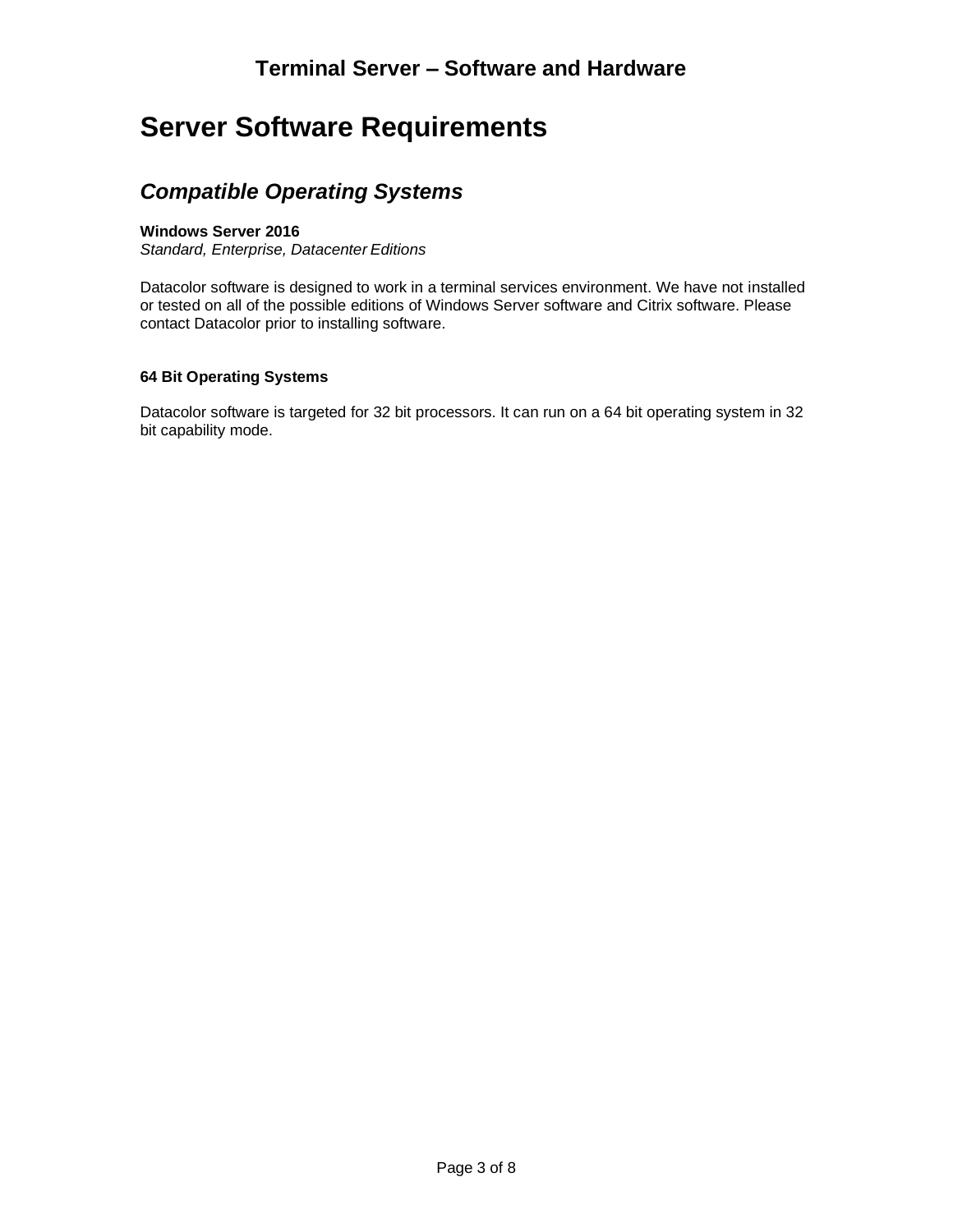## **Server Hardware Requirements**

It's impossible to make general recommendations on hardware without knowing the scope and purpose of a particular application. The information below should only be used as a guide in determining the optimum hardware. The hardware requirements for Windows Server Terminal Services depend mainly on how many clients will be connecting at a time and the type of programs run by the clients.

The quality of the hardware for a terminal server installation is the most important criteria concerning the performance of the overall system. Since the server must run all the applications of the connected clients, it must be quite powerful. The final server configuration is a balance of price, manageability, and application requirements.

The first rule in selecting hardware is to select "real" server hardware. A regular desktop computer that is similar in speed and memory to a true server will not perform as well. Low-end PCs typically do not have the internal bus speed and internal bandwidth to support many users regardless of the processor and memory.

It is recommended that you install Terminal Services on a member server and not on a domain controller. Installing Terminal Services on a domain controller can hamper the performance of the server because of the additional memory, network traffic, and processor time that it requires to perform the tasks of a domain controller in a domain.

## *Server Processor*

Determining a recommended processor without knowing the number of users and the applications that will be run is impossible. Combinatorial matching will put the greatest burden on the CPU. The practical limit will be the number of simultaneous users that will perform combinatorial matching. For the processor, get at least:

Windows Server® 2016 – 2 GHz (x64) or faster

 $N/A$ 

 $10<sub>GB</sub>$ 

## *Server RAM & CPU Cores*

The amount of RAM and CPU Cores required will depend on the number of concurent users. The chart below gives estimated miniumum memory requirements. This can be used as a rough guide for determining memory requirements.

| Application Server & Database Server on same system-villidows Server 2016 |                              |       |       |       |       |       |       |       |       |       |
|---------------------------------------------------------------------------|------------------------------|-------|-------|-------|-------|-------|-------|-------|-------|-------|
|                                                                           | <b>Total Number of Users</b> |       |       |       |       |       |       |       |       |       |
|                                                                           |                              |       |       |       |       | 10    | 12    | 14    | 25    | -50   |
|                                                                           |                              | 10 GB | 10 GB | 12 GB | 12 GB | 16 GB | 16 GB | 18 GB | N/A   | N/A   |
| ę,<br>œ                                                                   | ×                            | 10 GB | 10 GB | 10 GB | 10 GB | 12 GB | 12 GB | 12 GB | 18 GB | 26 GB |

a) Application Server & Database Server on same system- Windows Server 2016

 $10<sub>GB</sub>$ 

10 GB b) Application Server & Database Server on separate systems - Windows Server 2016

| . .           |   |                              |      |       |       | <u>ж.</u> |       |       |       |       |
|---------------|---|------------------------------|------|-------|-------|-----------|-------|-------|-------|-------|
|               |   | <b>Total Number of Users</b> |      |       |       |           |       |       |       |       |
|               |   |                              |      | 6     |       | 10        | 12    | 14    | 25    | 50    |
| n<br>ö        |   | 8 GB                         | 8 GB | 10 GB | 10 GB | 14 GB     | 14 GB | 16 GB | N/A   | N/A   |
| Apps          | n | 8GB                          | 8 GB | 8 GB  | 8 GB  | 10 GB     | 10 GB | 12 GB | 16 GB | 24 GB |
| မ္တီ          | з | N/A                          | 8GB  | 8 GB  | 8 GB  | 8 GB      | 8 GB  | 12 GB | 10 GB | 16 GB |
|               |   |                              |      |       |       |           |       |       |       |       |
| Sybase Server |   |                              |      |       |       |           |       |       | 10 GB |       |

**10 GB** 

10 GB

 $12$  GB

12 GB

18 GB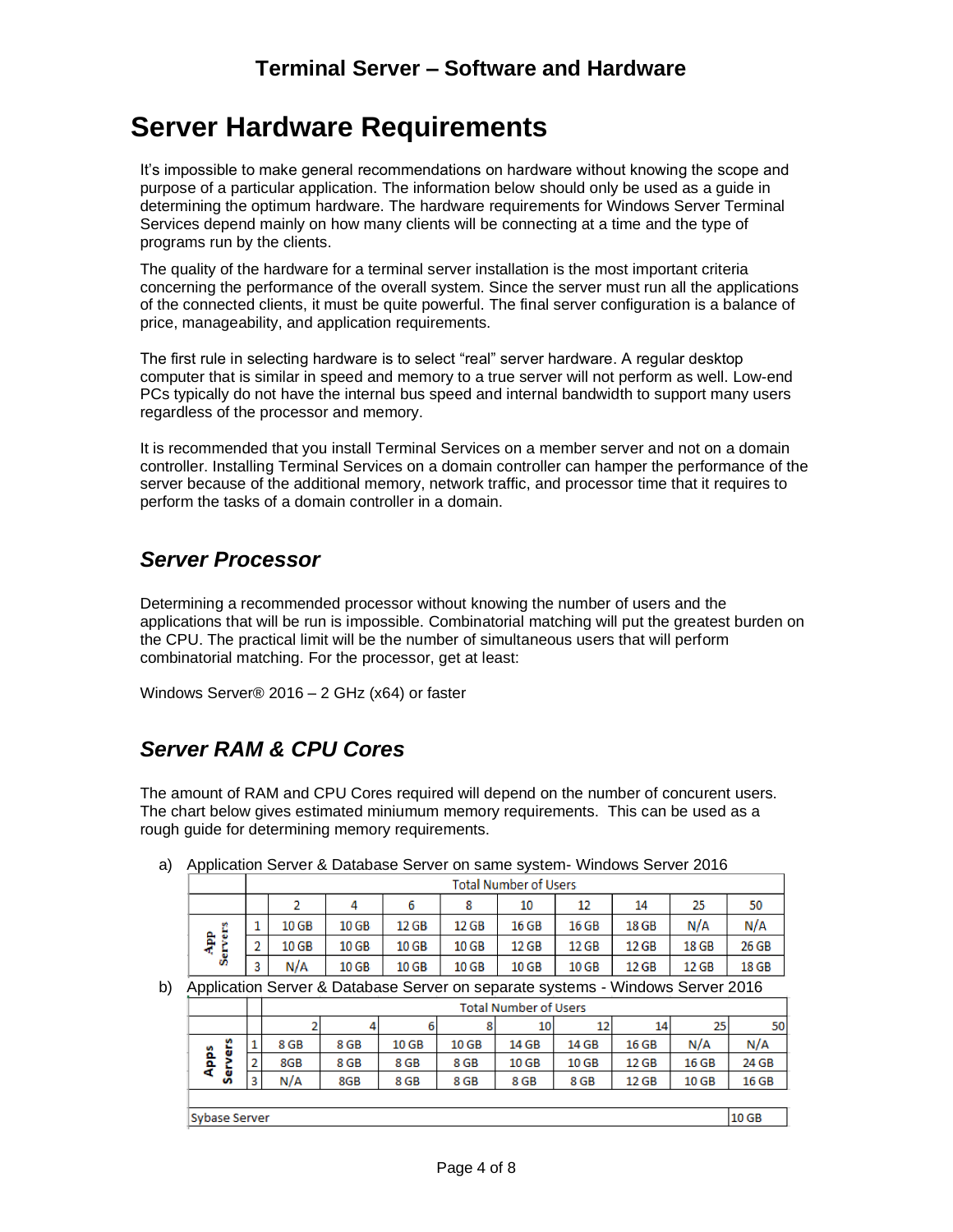## **Terminal Server – Software and Hardware**

c) Application Server – CPU Cores

|  |                             | <b>Total Number of Users</b> |     |  |  |  |    |    |    |     |     |
|--|-----------------------------|------------------------------|-----|--|--|--|----|----|----|-----|-----|
|  |                             |                              |     |  |  |  | 10 | 12 | 14 | 25  |     |
|  | <b>DA</b><br>ß,<br>a.<br>ч. |                              |     |  |  |  |    |    | 10 | N/A | N/A |
|  |                             |                              |     |  |  |  |    |    |    | 10  |     |
|  | ä                           | ×.<br>ت                      | N/A |  |  |  |    |    |    |     |     |

Notes:

• Citirx consumes more RAM than RDS

## *Program Memory Requirements*

The final memory requirement will be dependent on the number of users and their applications. Every user that runs an application on a Terminal Server will use the memory for that application just as if they were running it in a normal workstation. The following table will show the approximate memory usage of some Datacolor programs.

| Program                                                     | Minimum RAM | Maximum RAM |
|-------------------------------------------------------------|-------------|-------------|
| Data Navigator                                              | 40 MB       | 50 MB       |
| <b>Datacolor Tools</b>                                      | 100 MB      | 150 MB**    |
| <b>Formula Central</b>                                      | 50 MB       | 75 MB*      |
| Data Navigator<br><b>Datacolor Tools</b>                    | 140 MB      | 200 MB      |
| Data Navigator<br><b>Formula Central</b>                    | 90 MB       | 125 MB      |
| Data Navigator<br><b>Datacolor Tools</b><br>Formula Central | 190 MB      | 275 MB      |
| <b>Datacolor Track</b>                                      | 50 MB       | 50 MB       |
| <b>Datacolor Envision</b>                                   | 26 MB       | 190 MB **   |

#### **Application Program Memory Requirements (Per User)**

\* 25 MB Additional Required for Combinatorial Matching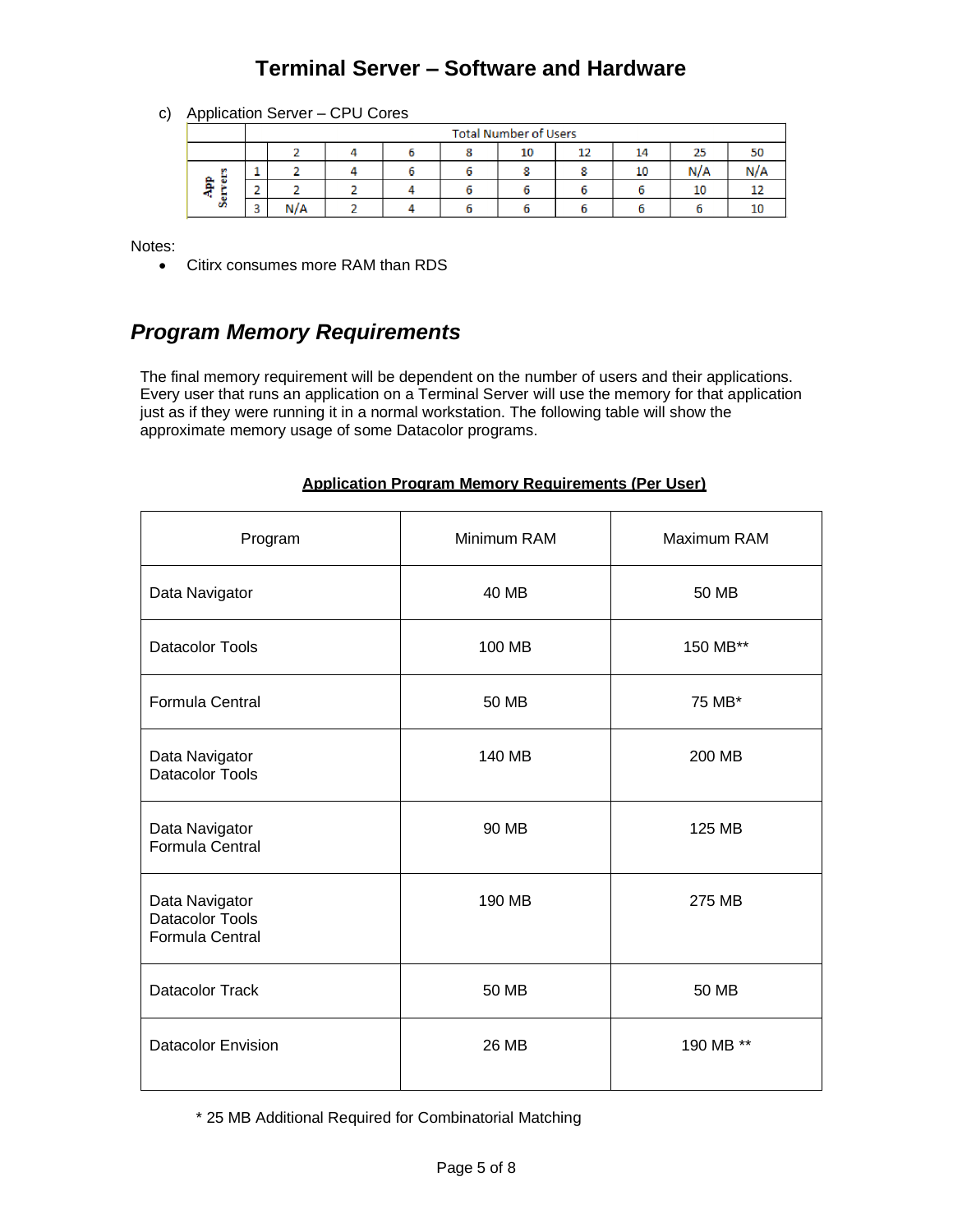## **Terminal Server – Software and Hardware**

\*\* Depends on the size of images in the environment: Load a 5MB environment ~35MB memory use per user Load a15MB environment ~55MB memory use per user Load a 25MB environment ~65MB memory use per user Load a105MB environment ~190MB memory use per user

Note: minimum requirmnents for intalling Windows Server® 2016

- Processor: Minimum 1.4 GHz 64-bit Processor
- RAM: Minimum 512 MB
- Disk Space: Minimum 32 GB
- Network: Gigabit (10/100/1000baseT) Ethernet adapter, 1Gbps Connection is ideal

#### *Hard Drive Requirements*

Disk speed is critical for the performance of a Terminal Server. For highest disk performance, consider using a SCSI redundant array of independent disks (RAID) controller. RAID controllers automatically place data on multiple disks to increase disk performance and improve data reliability. A SCSI Solid State Drive SSD is recommended for maximum performance..

Minimum Hard Drive: 500 GB

The application can generate up to 100 back-end IOPS per concurrent user during certain operations

#### **Example:**

8 concurrent users 100 IOPS \* 8 = 800 IOPS

Use 5 x 15k RPM disks (FC or SAS, 180 IOPS/disk) in a RAID5 configuration

#### *Network Adapter*

A high-performance network adapter is recommended, especially if users require access to data that is stored on network servers or run client/server applications. Using multiple adapters can significantly increase network throughput. Consider having two network adapters in the server machine and designate one for RDP traffic only.

Single Embedded 10/100/1000 Gigabit NIC

#### *Network Latency & Bandwidth*

Network latency will primarily impact remote desktop user's perception of performance primarily through potenitally slow screen I/O refresh, but it wil genrally not impact the actual time to perform certain operations.

The following network latencies have been tested with minimal impact on the end user RDP performance:

- $4$ ms (approx. 50 miles): relative RDP screen I/O performatnce = 100%
- 100ms (approx. 50 miles): relative RDP screen I/O performatnce = 90%
- $\bullet$  260ms (approx. 50 miles): relative RDP screen I/O performatnce = 60%